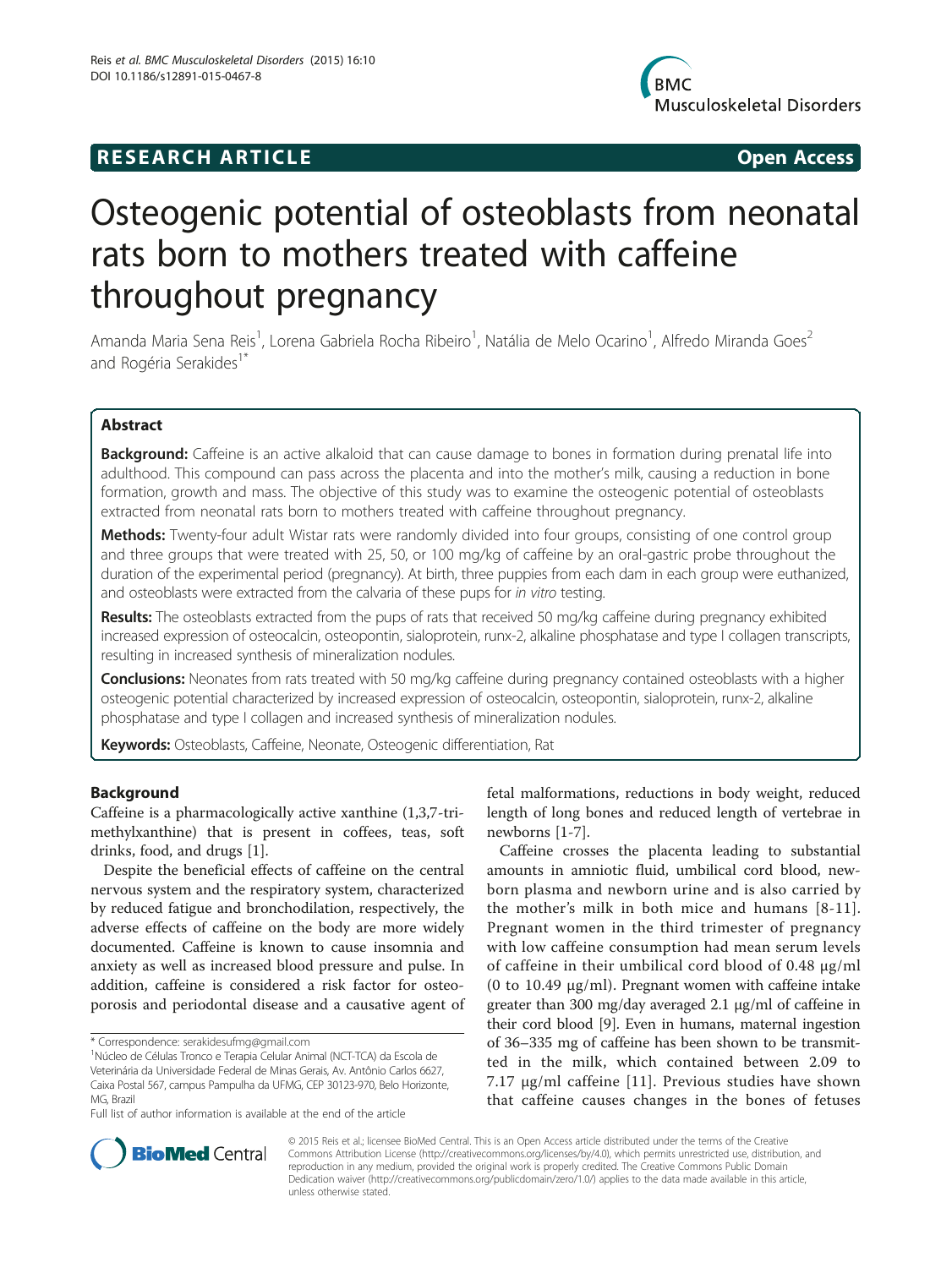and young rats. In rat fetuses born to mothers treated with high doses of caffeine, teratogenic changes such as cleft palate, limb malformations, and ectrodactyly [[12](#page-9-0)-[14](#page-9-0)] have been observed, as well as reduced bone mass [[15\]](#page-9-0) and reduced bone mineral content [[4](#page-9-0)]. In the offspring of rats treated with caffeine at doses of 25, 50 and 100 mg/kg, osteopenia in the long bones and vertebrae was observed [[15\]](#page-9-0). High doses of caffeine inhibit the endochondral bone growth of offspring when administered to rats during pregnancy and lactation. The effects of caffeine are more damaging to cartilage growth in newborns than to pups at weaning [[15](#page-9-0)]. In humans, caffeine intake above 540 mg/day during pregnancy is associated with decreased weight and fetal growth, and combining caffeine intake with smoking and alcohol consumption may further increase risk [[16,17\]](#page-9-0).

The mechanism that underlies the changes caused by caffeine, especially in the bones, requires further study. The effects of caffeine on bone metabolism are controversial. Some studies suggest that the consumption of caffeine has been associated with low bone mass and increased fracture risk and that caffeine directly enhances differentiation and maturation of osteoclasts [[18](#page-9-0),[19](#page-9-0)].

Additionally, it has been postulated that one mechanism by which caffeine alters bone formation and growth is by affecting mesenchymal stem cells and osteoblasts [\[20,21](#page-9-0)]. In vitro studies have concluded that caffeine can potentially harm osteoblasts, causing a reduction in viability and synthetic activity [[20-23](#page-9-0)]. The dosage of caffeine can influence the osteogenic differentiation of mesenchymal stem cells [[24](#page-9-0)]. Low doses of caffeine (0.1 mM) in culture medium can increase the mineralization, alkaline phosphatase activity and differentiation genes such as osteocalcin, osteoprotegerin, and Runx-2, whereas higher doses (≥0.3 mM) can suppress differentiation [\[24\]](#page-9-0). However, little is known about the effects, associated factors and molecular mechanisms of caffeine action during skeletogenesis. Most previous studies that have addressed this issue have investigated the effects of adding caffeine to cultured mesenchymal stem cells and osteoblasts [[20](#page-9-0)-[23](#page-9-0)]. This, however, is the first study to examine the osteogenic potential of osteoblasts extracted from neonatal rats born to mothers treated with caffeine throughout pregnancy.

The osteogenic potential of the cells was evaluated using parameters such as alkaline phosphatase activity; collagen synthesis; gene expression of Runx-2, collagenous proteins and non-collagenous proteins (osteocalcin, osteopontin, sialoprotein); and the synthesis and mineralization of the extracellular matrix. Runx-2 regulates collagenous and non-collagenous protein factors that play a key role in the various stages of differentiation in the extracellular matrix [[25](#page-9-0)-[29\]](#page-9-0), while alkaline phosphatase is an early marker of osteogenic differentiation [\[30,31](#page-9-0)]; these factors are thus important to evaluate.

Therefore, with the aim of elucidating the mechanism of action of caffeine in osteoblasts, this study analyzed the effects of caffeine on the synthetic activity of cells extracted from the calvaria of newborn rats whose mothers received different doses of caffeine during pregnancy.

# Methods

# Animals and study design

Twenty-four two-month-old female Wistar rats were used in this study. The animals were housed six per cage by experimental group in a 12-h light/dark cycle. They were fed commercial rat chow containing 22% crude protein, 1.4% calcium and 0.6% phosphorus. Food and water were provided ad libitum to all animals. All experimental procedures were approved by the Institutional Ethics Committee in Animal Experimentation at Universidade Federal de Minas Gerais (UFMG) (protocol no. 177/2010).

After a 30-day adaptation period, the rats were randomly divided into four groups, consisting of three groups that were treated with different doses of caffeine and a control group. The treated groups (6 animals/ group) received daily caffeine (Sigma Aldrich, St. Louis, MO, USA) diluted in 5 mL of distilled water at doses of 25, 50 or 100 mg/Kg. The doses of caffeine used in this study were chosen based on previously observed effects on endochondral ossification in the offspring of rats treated with caffeine [\[15](#page-9-0)].

The doses were administered by an oral-gastric probe at the same time each day over the course of the experimental period. As a placebo, the control group received 5 mL of distilled water daily by an oral-gastric probe. The females were subjected to vaginal cytology to monitor the estrous cycle [\[32\]](#page-9-0). The female rats that were in estrus and proestrus were kept in plastic cages with adult male rats for 12 h. After this period, vaginal smears were obtained daily to detect spermatozoa. Copulation was confirmed by the presence of spermatozoa in the vaginal cytology samples, and the day of copulation was considered Day 0 of gestation. After copulation, the females were kept individually in plastic cages. The animals in the treated and control groups continued to receive caffeine or water, respectively, by an oral-gastric probe throughout the duration of the experimental period (pregnancy).

At birth, three pups from each dam in each experimental group were euthanized, and osteoblasts were extracted from the calvaria of these pups. The cells were pooled to obtain a cell suspension for in vitro tests. The means and standard deviations were determined from six replicates for each experimental group.

# Harvest and culture of osteoblasts from calvaria of newborn pups

Calvarial osteoblast cultures were established as described previously [\[26,33](#page-9-0)]. Briefly, 2 day-old neonatal Wistar rats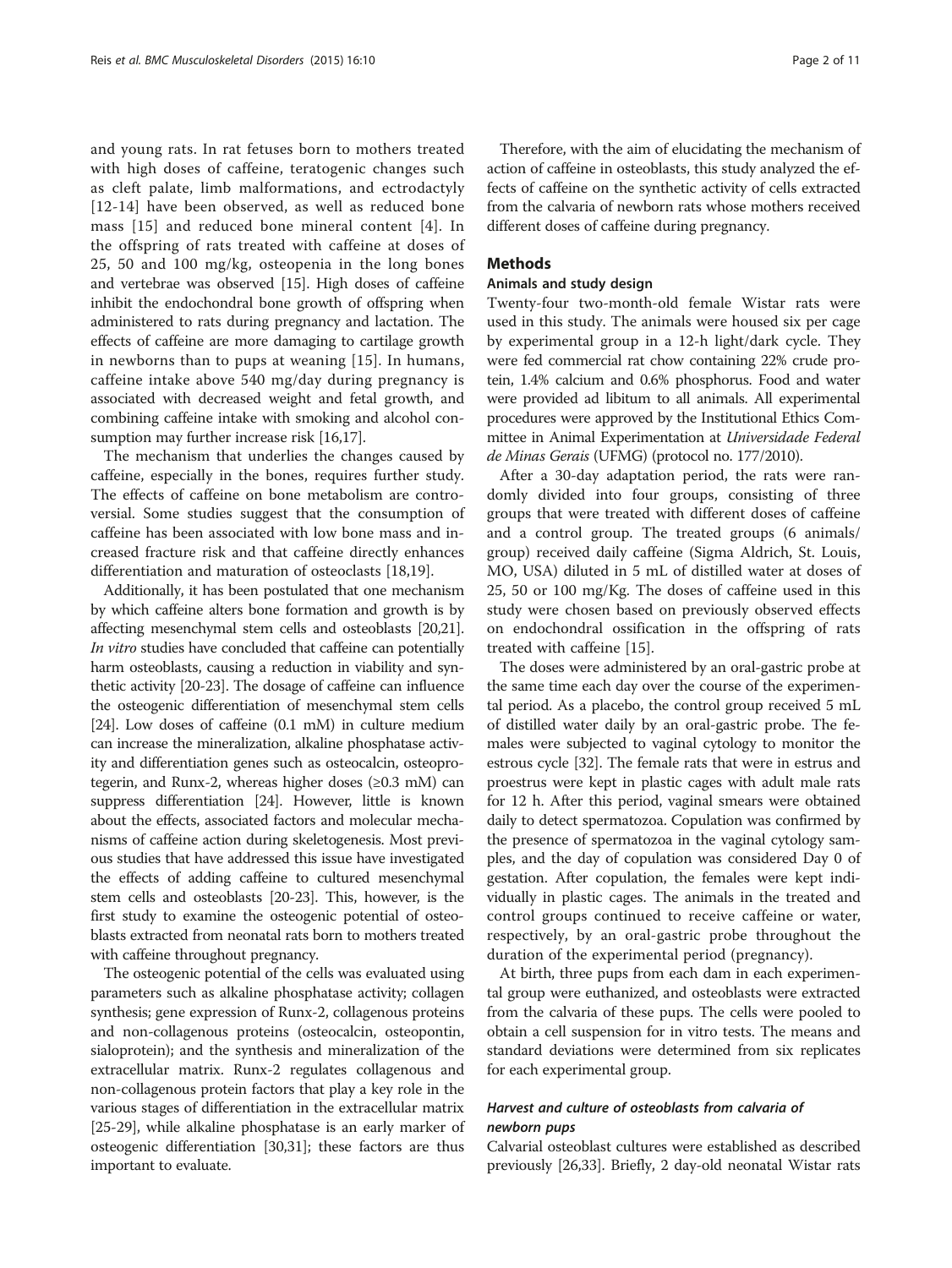were removed from their cages, and their heads were cut off and immersed in phosphate-buffered saline (PBS) (Synth, São Paulo, SP, Brazil). The calvaria were then dissected out and processed for cell isolation and culture. The calvaria were fragmented and incubated for 15 min with 1% trypsin (Gibco, Grand Island, NY, USA) and then for 60 min at 37°C in PBS with 0.25% collagenase (Type I; Sigma, St Louis, MO, USA). The cells that dissociated from the fragments of calvaria were washed several times in PBS, suspended in DMEM medium (Gibco, Grand Island, NY, USA) supplemented with 10% fetal bovine serum (Gibco, Grand Island, NY, USA) and antibiotics (60 μg/L gentamicin, 25 μg/L amphotericin B, 100 U/mL penicillin and 100 μg/mL streptomycin; Gibco, Grand Island, NY, USA), and collected in a  $75$ -cm<sup>2</sup> culture flask containing 10 mL of culture medium. The cells were grown at 37°C in a 5%  $CO<sub>2</sub>$  atmosphere for 3 days. The non-adherent cell population was removed, and the adherent layer was washed once with fresh medium. The culture medium was changed twice a week during culturing.

# Culture of osteoblasts in osteogenic differentiation medium

After the fourth passage, the adherent cells were harvested by treatment with trypsin. They were then counted and plated in 6- and 24-well culture plates  $(1 \times 10^4 \text{ cells/cm}^2)$ . The cells were cultured in osteogenic medium, which consists of DMEM (Gibco, Grand Island, NY, USA) supplemented with 10% fetal bovine serum (Gibco, Grand Island, NY, USA), antibiotics (60 μg/L gentamicin, 25 μg/L amphotericin B, 100 U/mL penicillin, 100 μg/mL streptomycin; Gibco, Grand Island, NY, USA), 10 mM β-glycerophosphate (Sigma, St. Louis, MO, USA), 50 μg/mL ascorbic acid (Merck, Germany) and 10 nM dexamethasone (Sigma-Aldrich, St Louis, MO, USA) [\[26,33\]](#page-9-0). The cells were grown at  $37^{\circ}$ C in a 5% CO<sub>2</sub> atmosphere. The cells were grown for 7, 14 and 21 days to assess the conversion of MTT into formazan crystals, collagen synthesis, alkaline phosphatase activity, production of mineralized nodules and the expression of osteocalcin, osteopontin, bone sialoprotein, alkaline phosphatase and type I collagen via qRT-PCR.

# MTT reduction assay

MTT conversion is a measure of cell viability. Briefly, the cells were incubated with MTT (3-(4,5-dimethylthiazol-2-yl)-2,5 diphenyltetrazolium bromide) (Invitrogen, Eugene, Oregon, USA) for 2 h at 37°C. After incubation with MTT, the cells were treated for 12 h with a solubilization solution (sodium dodecyl sulfate in 10% HCl) (Synth, São Paulo, SP, Brazil), and the absorbance of the solubilized MTT formazan product was measured at 595 nm using a microtiter plate reader [\[23,24](#page-9-0)]. The means and standard deviations were determined from six replicates for each experimental group.

## Alkaline phosphatase activity

At the end of each period (7, 14 and 21 days), the osteoblasts from the newborn pups of all groups were cultured in 24-well plates and washed with 0.15 M PBS. Two hundred microliters of BCIP/NBT solution (1 mL of alkaline phosphatase buffer, 4.4 μL of NBT {nitro-blue tetrazolium chloride} and 3.3 μL of BCIP {5-bromo-4 chloro-3'-indolylphosphate p-toluidine salt}) (Invitrogen, Camarilho, CA, USA) were added to each well. The plates were incubated for 2 h at 37°C. After incubation with BCIP/NBT, the cells were treated with a solubilization solution (sodium dodecyl sulfate in 10% HCl) (Synth, São Paulo, SP, Brazil), and the absorbance of the solubilized BCIP/NBT was measured at 595 nm using a microtiter plate reader [\[34,35\]](#page-9-0). The means and standard deviations were determined from six replicates for each experimental group.

### Collagen synthesis

At the end of each period (7, 14 and 21 days), the osteoblasts of newborn pups of all groups were cultured in 6-well plates and washed with 0.15 M PBS (Synth, São Paulo, SP, Brazil). Four milliliters of Bouin solution (Merk, Germany) was added to each well. The samples were incubated for 2 h at 37°C and subsequently moved to a refrigerator. The following day, the cells were washed, dried and incubated in Sirius Red (Reagent, Rio de Janeiro, RJ, Brazil) (2 mL) for 30 min. After the dye was removed, the cells were washed with HCl (Synth, São Paulo, SP, Brazil) and NaOH (Synth, São Paulo, SP, Brazil) and incubated for 30 min. Subsequently, 100 μL from each well was transferred to a 96-well plate, and the absorbance of each sample at 540 nm was analyzed using a plate reader [[33](#page-9-0)]. The means and standard deviations were determined from six replicates for each experimental group.

# Mineralization assay

The cells were cultured in six-well culture plates with 22  $\times$ 22 mm coverslips. The cells were washed in PBS (Synth, São Paulo, SP, Brazil), fixed in 4% paraformaldehyde (Synth, São Paulo, SP, Brazil) and rinsed with deionized water. After the addition of a 5% silver nitrate solution (Synth, São Paulo, SP, Brazil), the wells were exposed to light for 2 h. The plates were rinsed with deionized water, and the residual silver nitrate was neutralized by 5% sodium thiosulfate (Synth, São Paulo, SP, Brazil); after neutralization, the calcium deposits were visible by dark brown staining. The percentage of mineralized nodules was assessed by light microscopy. The mean percentage of nodules was quantified at 21 days of osteogenic differentiation; 50 fields were counted using a 10× objective and a 121-point graticule superimposed on the histological sections [[36\]](#page-9-0). The means and standard deviations were determined from six replicates for each experimental group.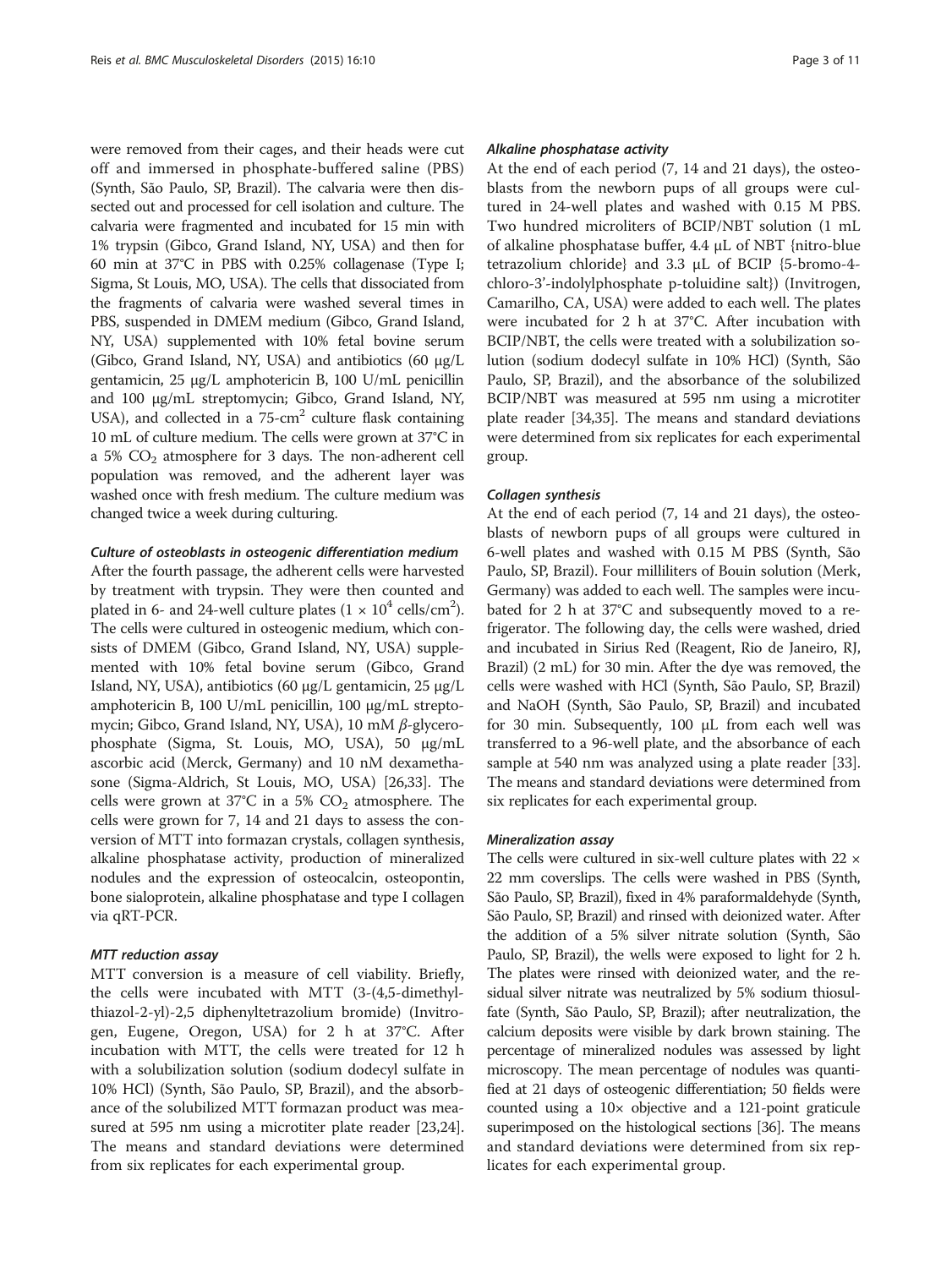## Real-time quantitative PCR (qRT-PCR)

Total mRNA was extracted using TRIzol reagent (Ambion, Carlsbad, CA, USA) according to the manufacturer's instructions. Osteoblasts from each experimental group cultured in osteogenic medium for 7, 14, or 21 days were assayed for osteocalcin, osteopontin, bone sialoprotein, alkaline phosphatase and type I collagen expression. Osteoblasts cultured in osteogenic medium for 21 days were assayed for runx-2 expression. The means and standard deviations were determined from four replicates for each experimental group. One microgram of RNA was subjected to cDNA synthesis using a SuperScript III Platinum Two-Step qPCR kit with SYBR Green (Invitrogen, Carlsbad, CA, USA). The qRT-PCR reactions were conducted in a Smart Cycler II thermocycler (Cepheid, Carpinteria, CA, USA). The one-step qRT-PCR amplification started with reverse transcription for 120 s at 50°C, followed by PCR with the following parameters: 45 cycles of 15 s at 95°C and 30 s at 60°C. At the end of each run, the fluorescence data were analyzed to obtain CT values. Gene expression was calculated using the  $2^{-\Delta\Delta Ct}$  method, where the values from samples were averaged and normalized to GAPDH CT values. The specific primers used are shown in Table 1. The results for each group were compared quantitatively after normalization to the expression of Rattus norvegicus GAPDH.

#### Statistical analysis

The means and standard deviations were determined for each variable. We performed ANOVA and compared the

Table 1 List of genes and oligonucleotide sequences of the primers used for real-time RT-PCR

| Gene                    | Primers: 5'-3'                   | Access<br>number |
|-------------------------|----------------------------------|------------------|
| GAPDH                   | Foward: CAACTCCCTCAAGATTGTCAGCAA | NM 002046        |
|                         | Reverse: GGCATGGACTGTGGTCATGA    |                  |
| Type 1<br>collagen      | Foward: ACGTCCTGGTGAAGTTGGTC     | NM 000088        |
|                         | Reverse: CAGGGAAGCCTCTTTCTCCT    |                  |
| Osteocalcin             | Foward: CATCTATGGCACCACCGTTT     | NM 013414.1      |
|                         | Reverse: AGAGAGAGGGAACAGGGAGG    |                  |
| Bone<br>sialoprotein    | Foward: TGTCCTTCTGAACGGGTTTC     | NM 012587.2      |
|                         | Reverse: CTTCCCCATACTCAACCGTG    |                  |
| Osteopontin             | Foward: ATCTCACCATTCCGATGAATCT   | AB001382         |
|                         | Reverse: TCAGTCCATAAGCCAAGCTATCA |                  |
| Alkaline<br>Phosphatase | Foward: CTAGTTCCTGGGAGATGGTA     | AC 000073.1      |
|                         | Reverse: GTGTTGTACGTCTTGGAGAGA   |                  |
| Runx-2                  | Forward: GCGTCAACACCATCATTCTG    | NM 004348        |
|                         | Reverse: CAGACCAGCAGCACTCCATC    |                  |

means using an SNK test. Differences were considered to be significant at  $p < 0.05$  [\[37\]](#page-9-0).

# Results

# Conversion of MTT to formazan crystals

The conversion of MTT into formazan crystals varied with the dose of caffeine administered to the mother and the culture period. At 7 days, the groups treated with 25 and 50 mg/kg caffeine showed less conversion of MTT into formazan crystals than the control group. However, at 14 days, osteoblasts from all the caffeinetreated groups (25, 50 and 100 mg/kg) showed decreased conversion of MTT into formazan crystals compared with the controls ( $p \le 0.05$ ). At 21 days, the groups treated with 25 and 50 mg/kg caffeine showed no difference in the conversion of MTT to formazan crystals relative to the control group; however, the 100 mg/kg group showed a significant increase compared with the control group (Figure [1\)](#page-4-0).

#### Alkaline phosphatase activity and synthesis of collagen

At 7 days of culture, the groups treated with 50 and 100 mg/kg caffeine showed significantly higher alkaline phosphatase activity than the controls. At 14 days, the osteoblasts isolated from the 25 and 50 mg/kg groups showed significantly higher alkaline phosphatase activity than the control group. At 21 days of culture, only the group treated with 50 mg/kg caffeine maintained significantly higher alkaline phosphatase activity over than of the control group (Figure [2a](#page-4-0)).

At 7 days of culture, the groups treated with 50 and 100 mg/kg caffeine showed significantly higher collagen synthesis than the control group. At 14 days of culture, all three caffeine-treated groups showed significantly higher collagen synthesis than the controls. However, at 21 days of culture, only the osteoblasts cultured from the 50 mg/kg group maintained this increased collagen synthesis ( $p \le 0.05$ ) (Figure [2b](#page-4-0)).

# Synthesis of mineralization nodules

At 7 and 14 days of culture, there was variation among the cultures in the percentages of mineralization nodules, but there were no significant differences between the groups. However, at 21 days, the amount of variation was reduced, as indicated by a decrease in the standard deviations. The osteoblast cultures from the 50 mg/kg caffeine-treated group showed a significant increase in the percentage of mineralization nodules compared with the control group (Figure [3](#page-5-0)a). Furthermore, the calcium content of the nodules, as reflected by black staining, was higher in the group treated with 50 mg/kg caffeine than in the other groups (Figure [3b](#page-5-0)).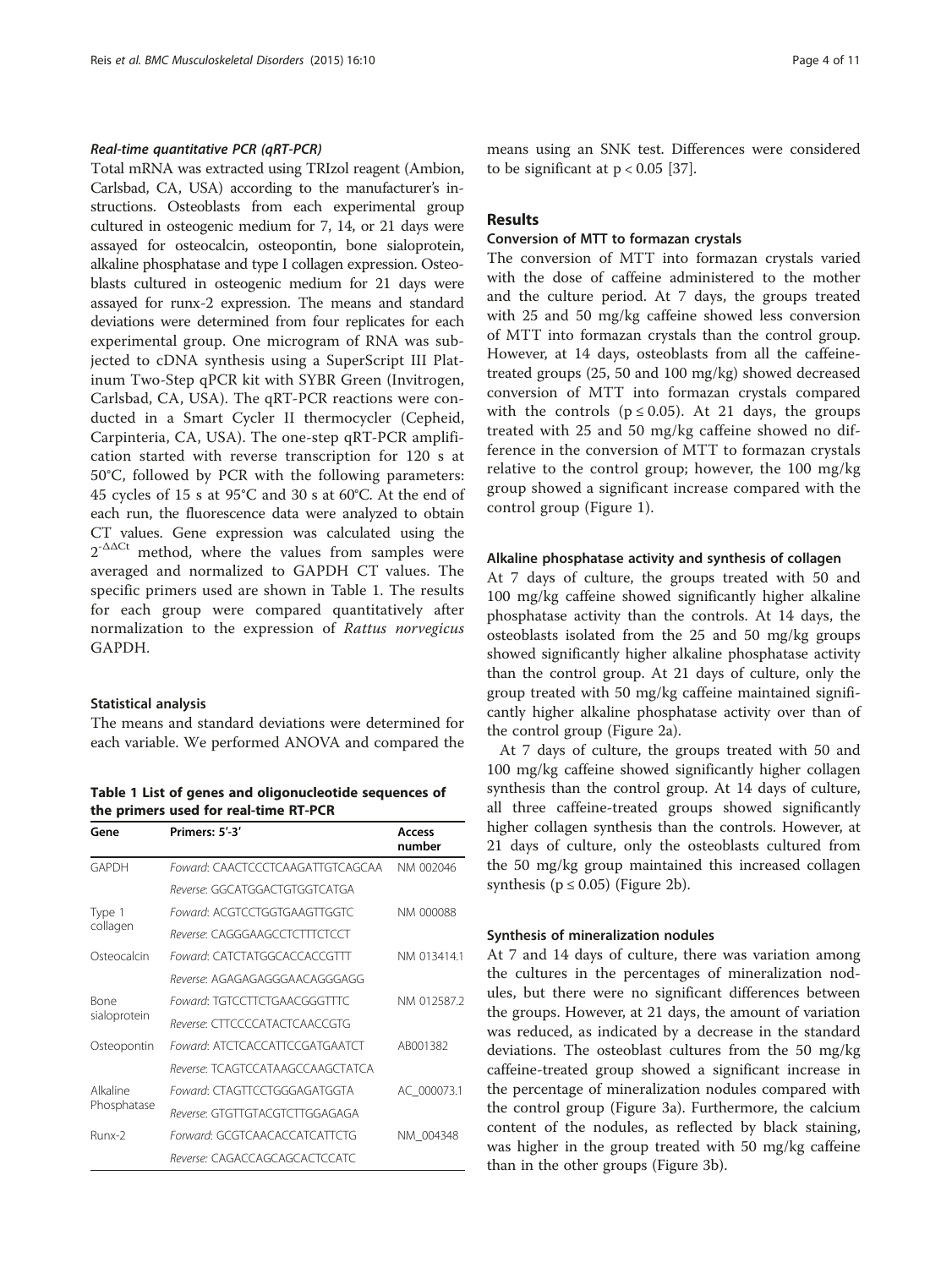<span id="page-4-0"></span>

# Expression of osteogenic genes

At 7 days, the group treated with 25 mg/kg caffeine showed a significant increase in osteocalcin expression, while the 100 mg/kg group showed a significant reduction in the expression of this gene. However, at 14 and 21 days of culture, the osteoblasts of the 50 mg/kg caffeine-treated group showed a significant increase in the expression of osteocalcin compared with the control group (Figure [4](#page-6-0)a). Osteopontin expression was significant higher in all of the caffeine-treated groups (25, 50 and 100 mg/kg) at 7 days of culture than in the control group. However, at 14 and 21 days of culture, only the osteoblasts from the 25 and 50 mg/kg groups showed significantly higher expression of osteopontin (Figure [4](#page-6-0)b). At 7 days, sialoprotein expression was significantly increased in the 25 mg/kg group, but significantly decreased in the 100 mg/kg group. At 14 days, osteoblasts from the groups treated with 25 and 50 mg/kg caffeine showed significantly higher expression of sialoprotein than the control group. However, at 21 days, only osteoblasts from the group treated with 50 mg/kg caffeine maintained significantly higher sialoprotein expression than the controls (Figure [5](#page-6-0)a).

At 21 days of culture, only the group treated with 50 mg/kg caffeine showed a significant increase in runx-2

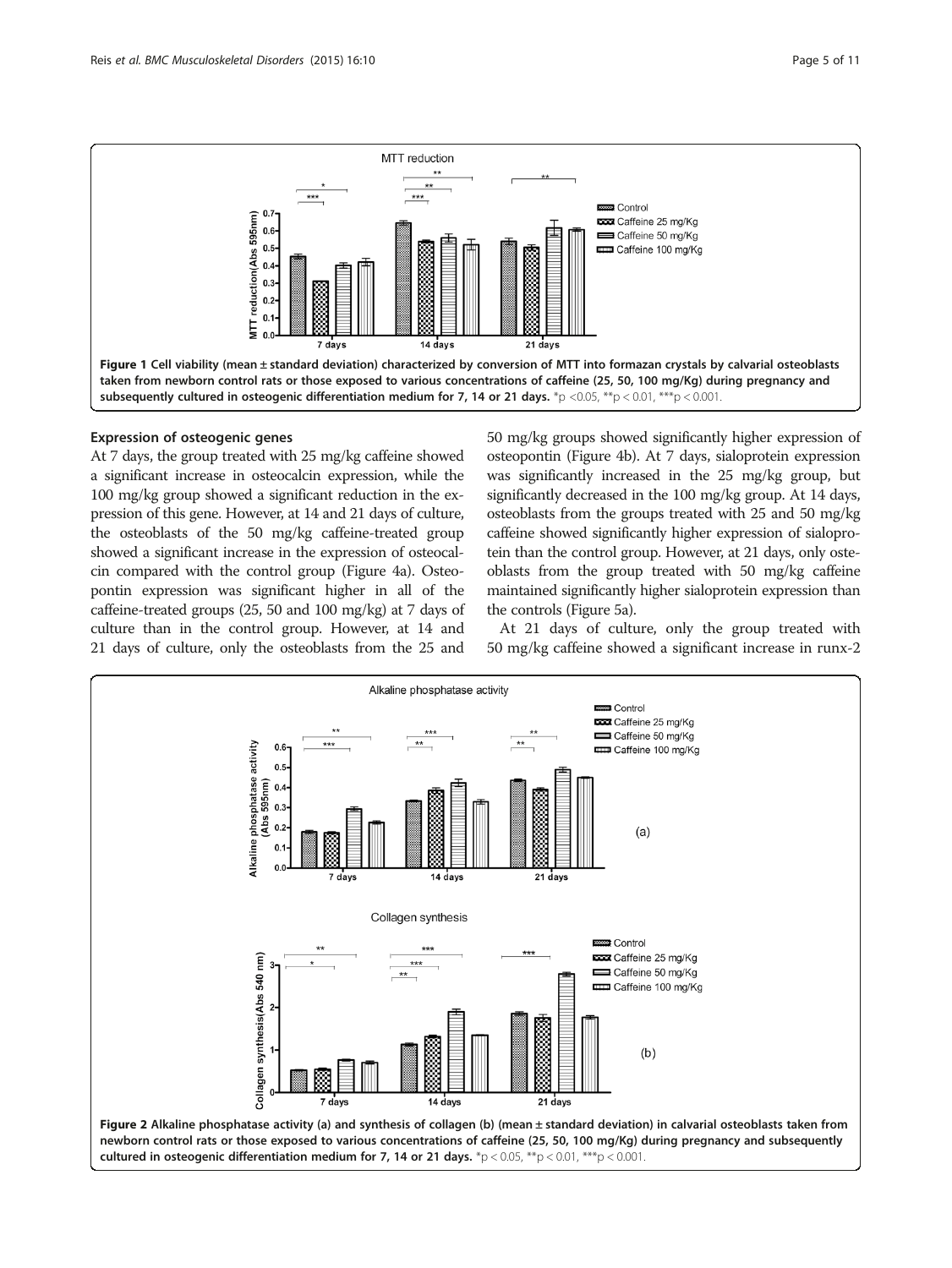<span id="page-5-0"></span>

expression compared with controls (Figure [5b](#page-6-0)). Cells from all other experimental periods and doses exhibited no significant differences in runx-2 expression compared with the control group.

At 7 and 14 days of culture, alkaline phosphatase expression was significantly increased compared with controls only in the group treated with 50 mg/kg caffeine. At 21 days, there were no differences in alkaline phosphatase expression between the groups (Figure [6a](#page-7-0)). At 7 and 14 days, the group treated with 25 mg/kg caffeine had lower type I collagen expression than the controls, and the group treated with 50 mg/kg caffeine had higher expression. At 21 days of culture, there were no significant differences in type I collagen expression between the groups (Figure [6b](#page-7-0)).

# **Discussion**

Previous studies with cultured osteoblasts showed that caffeine can be harmful [\[20-23](#page-9-0)] and may be considered a risk factor for osteoporosis [\[18,29\]](#page-9-0) and a causative agent

of fetal malformations [\[5,12,14,15](#page-9-0)]. The mechanisms that underlie these changes in bone tissue remain poorly understood [\[5,12,15,38](#page-9-0)-[40\]](#page-9-0). To the best of our knowledge, this work describes for the first time the effects of caffeine administration during pregnancy on the osteogenic potential of osteoblasts derived from pups.

The majority of cells extracted from calvaria are osteoblasts, although the derived cell population also includes pre-osteoblasts [[41\]](#page-9-0). In the present study, these cells were evaluated after passaging three times in osteogenic medium to stimulate the differentiation of all extracted cells. To characterize and compare the osteogenic potential of the osteoblasts extracted from each experimental group, several parameters were evaluated: alkaline phosphatase activity, collagen synthesis, and the synthesis and mineralization of the extracellular matrix. During the process of cell differentiation, osteoblasts produce the bone extracellular matrix, which is composed of collagenous and non-collagenous proteins. Many of these proteins play a key role in the various stages of differentiation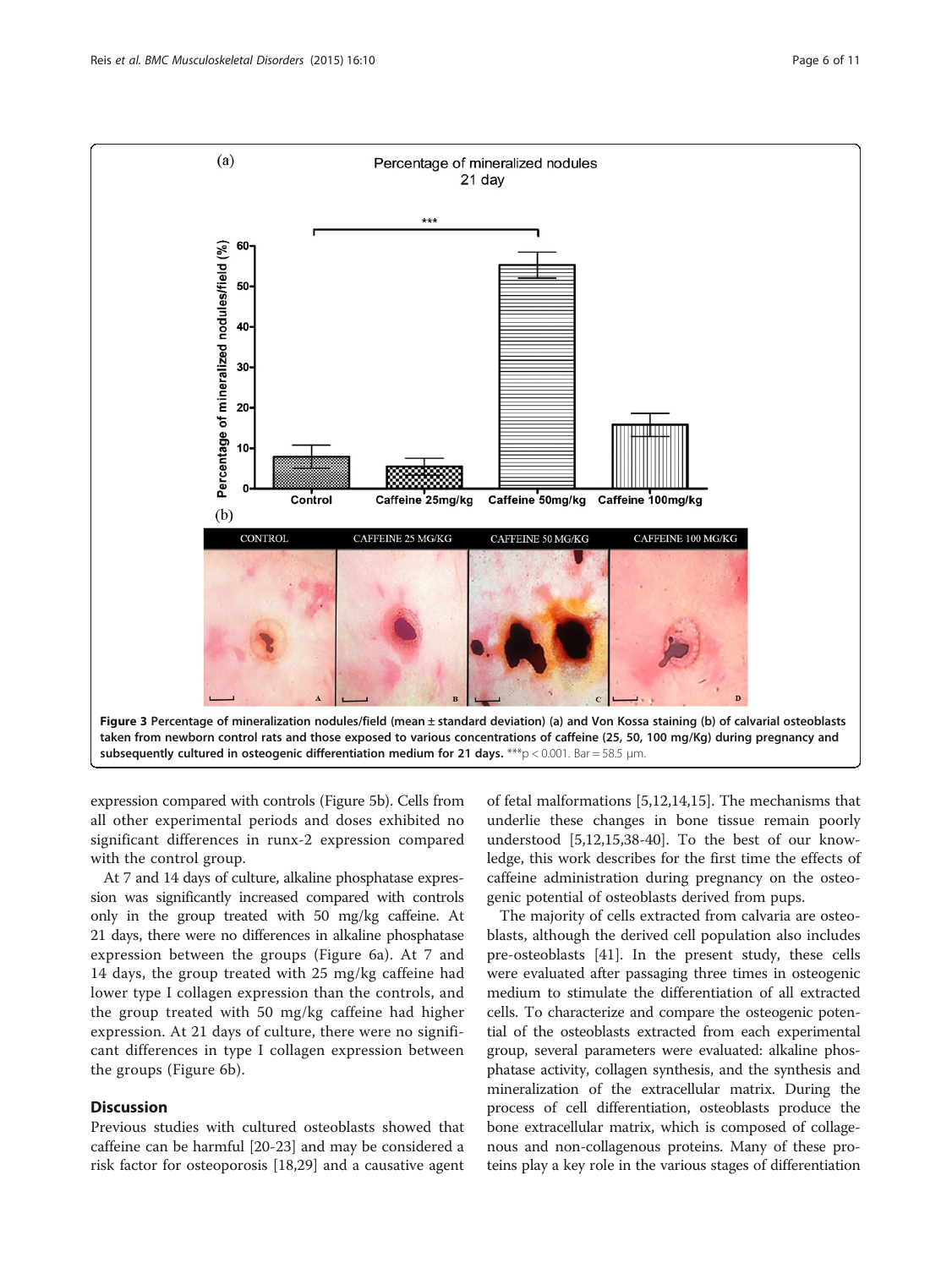<span id="page-6-0"></span>

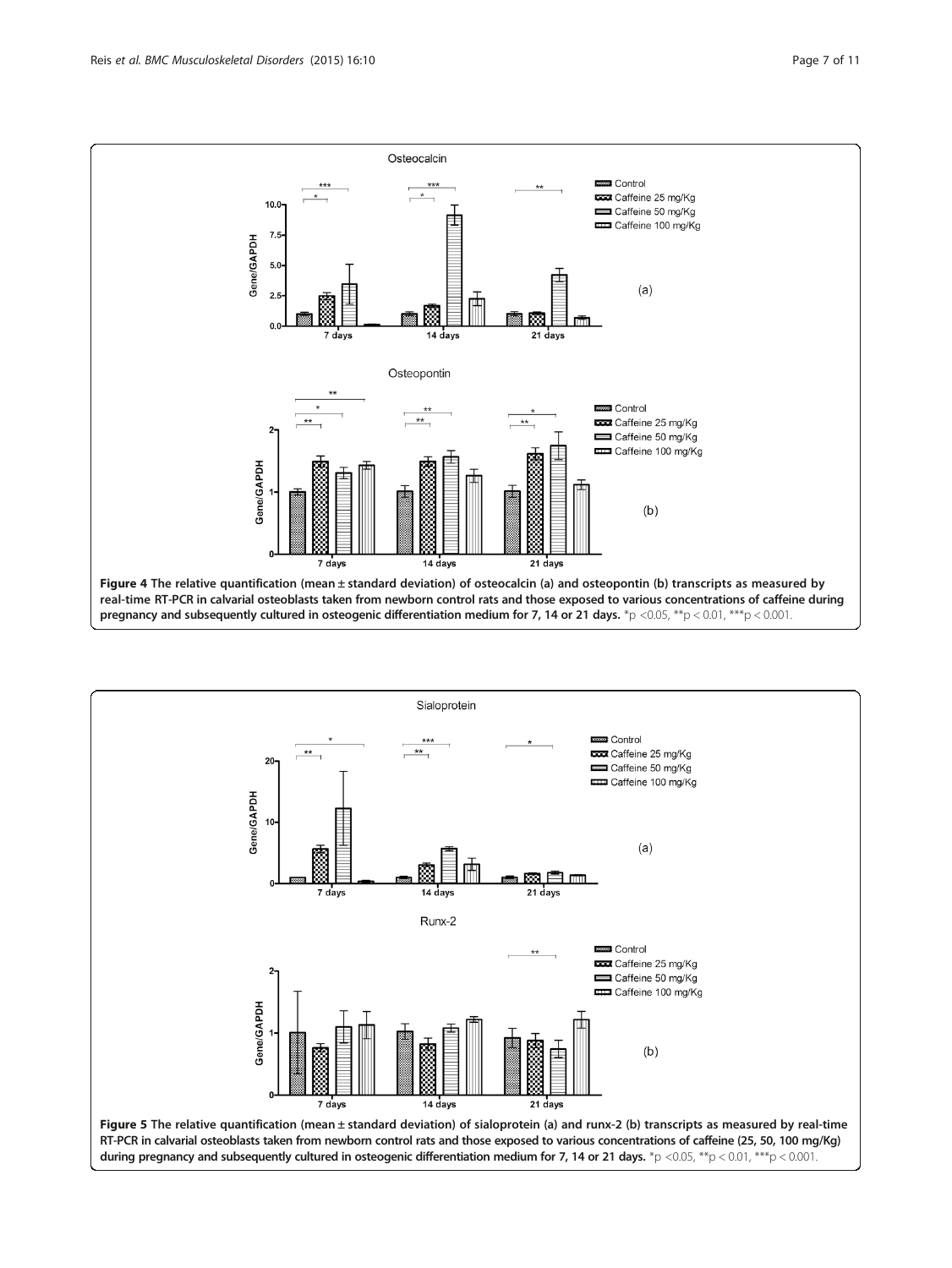<span id="page-7-0"></span>

and mineralization of the bone matrix; here we highlight osteocalcin, sialoprotein and osteopontin [[20,41,42\]](#page-9-0), which were evaluated in this study.

Our results were surprising and interesting. In contrast with previously reported results from in vitro studies [[20,21\]](#page-9-0), we found that caffeine, predominantly at 50 mg/ kg, increased the osteogenic potential of osteoblasts, as characterized by increased alkaline phosphatase activity, collagen synthesis, mineralization of nodules and expression of osteogenic genes including osteocalcin, osteopontin, Runx-2, sialoprotein, alkaline phosphatase and type I collagen.

The methodology used and the results obtained in this study were different from those reported by other researchers; previous studies showed that the viability and activity of osteoblasts decreased significantly when exposed to increasing doses of caffeine (0.4, 0, 5, 1.0 and 10 mM) in the culture medium [[20-23\]](#page-9-0). The most important aspect of our method of caffeine administration is that the drug was not added to the culture medium as in most of the previous studies; we administered caffeine to mothers during pregnancy, and the drug passed through the placenta to the fetus. The doses of caffeine used in this study were chosen based on previously observed effects on endochondral ossification in the offspring of rats treated with caffeine [[15\]](#page-9-0). When added directly to the culture medium, caffeine inactivates cell

survival signaling and promotes programmed cell death by a mitochondria-dependent cascade; cell death thus occurs by apoptosis and necrosis [[20-23\]](#page-9-0). Furthermore, there is decreased expression of genes, enzymes and proteins expressed during osteogenesis, such as Runx-2, alkaline phosphatase, type I collagen, osteocalcin, osteopontin, and histones [[21-23,43](#page-9-0)]. The results obtained with the addition of caffeine to osteoblast cultures demonstrate that in addition to reducing cell viability, caffeine also inhibits the synthesis of the extracellular matrix [[22,23\]](#page-9-0).

However, in vitro assays may be different from in vivo and ex vivo assays because the cellular microenvironment of the organism is difficult to reproduce in vitro due to numerous interdependent intrinsic and extrinsic factors. The control of proliferation, differentiation and cell maintenance is carried out by genes, cytokines, developmental and growth factors and cellular interactions [[44-](#page-9-0)[46](#page-10-0)]. Thus, even with our knowledge of the regulation of the cellular microenvironment, it is difficult to develop in vitro models that can simulate drug effects in the body [[44](#page-9-0)-[46\]](#page-10-0). Although *in vitro* assays with cultured osteoblasts reproduce the cellular sequences that occur before and during the formation of bone matrix *in vivo* [[41\]](#page-9-0), the drugs used in in vitro studies are added directly to the culture medium and not metabolized by the body. This lack of drug metabolism may potentiate the effects of drugs on cells [\[21,43](#page-9-0)]. The aim of this study was to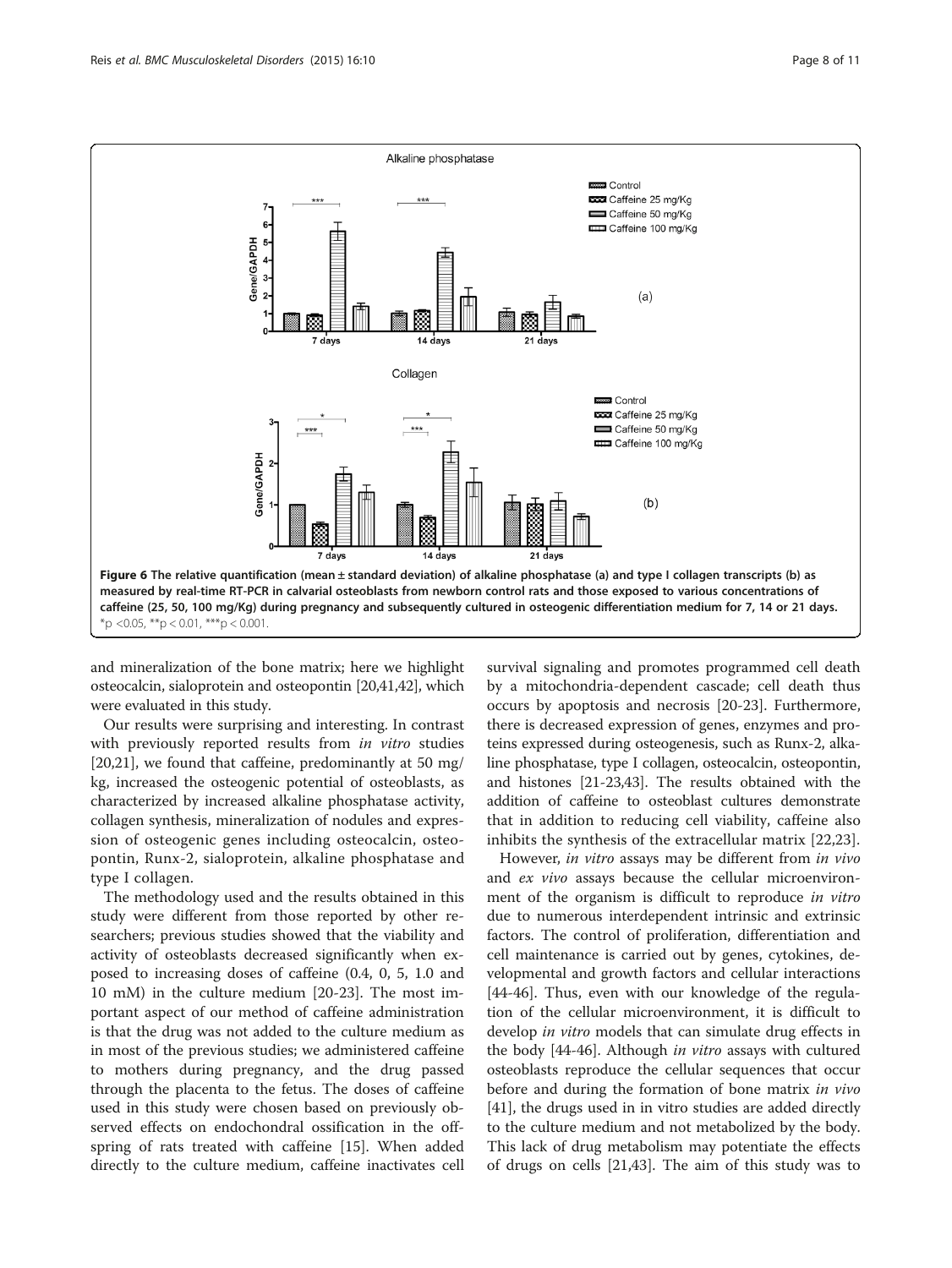observe the effects of caffeine on the metabolism of osteoblasts in pups whose mothers were exposed to caffeine during pregnancy, taking into consideration the metabolism of the drug by the mother and its passage to the fetus through the placenta.

At 7 and 14 days, alkaline phosphatase activity and collagen synthesis were significantly higher in the group that received 50 mg/kg caffeine than in controls, based on both colorimetric assays and RT-PCR. Alkaline phosphatase is an early marker of osteogenic differentiation [[47,48\]](#page-10-0); therefore, the increase in alkaline phosphatase suggests an increase in differentiation and early osteogenesis in the treated group compared with the control group. However, the increase in the gene transcript does not necessarily mean that the protein was also increased. In tests of the conversion of MTT into formazan crystals, osteoblasts from rat neonates that received a dose of 50 mg/kg caffeine showed a lower conversion of MTT into formazan at 7 and 14 days of culture. We cannot infer that these results are due to a reduction in cell viability. We postulate that this observation may be due to an increase in differentiation, as evidenced by collagen synthesis, MTT, and the synthesis of non-collagenous proteins and mineralization nodules, which are discussed below. The MTT assay is a cell viability test; the formation of formazan crystals depends on the mitochondrial activity of viable cells. However, mitochondrial activity also varies with cell maturity, and the decrease in mitochondrial activity during maturation means that differentiated cells frequently show a reduction in formazan crystal formation [\[49,50](#page-10-0)]. At caffeine doses of 25 mg/kg and 50 mg/kg, the osteoblasts showed decreased conversion of MTT into formazan crystals after 7 and 14 days of culture. At 21 days, the group treated with 100 mg/kg caffeine showed higher conversion of MTT into formazan crystals than the controls. Except for the 50 mg/kg group, it is difficult to explain the changes observed in the MTT assays of the groups that were treated with caffeine. Because the MTT assay is dependent on mitochondrial activity, more studies should be conducted to study the effects of caffeine on these cellular organelles.

Of the three doses of caffeine studied, the 50 mg/kg dose resulted in elevated type I collagen and alkaline phosphatase expression, enhanced synthesis and mineralization of nodules and increased expression of non-collagenous proteins such as osteocalcin, collagen, sialoprotein, Runx-2 and osteopontin compared with the control group at the studied time points. These proteins are important indicators of late osteogenic differentiation [\[41,](#page-9-0)[51](#page-10-0)-[57](#page-10-0)]. Therefore, it can be inferred that the osteoblasts cultured from the offspring of rats treated with caffeine at a dose of 50 mg/kg showed increased osteogenic potential in the early and late stages of differentiation. The increased osteogenic potential of osteoblasts in this study should be interpreted with

caution, and further studies are needed to understand the relationship between these results and the bone changes observed in vivo. This increase should not necessarily be interpreted as beneficial for bone growth because any imbalance in cellular function, whether an increase or decrease, may impair skeletogenesis. Caffeine binds to adenosine receptors, and modulate several others receptors including glucocorticoid receptors, insulin, estrogen, androgen, vitamin D, cannabinoid, glutamate and adrenergic receptors, all of which are expressed in osteoblasts or osteoprogenitor cells and have important functions during osteoblast differentiation [\[23](#page-9-0)[,58-72\]](#page-10-0). However, little is known about the action of caffeine on these receptors or the resultant effects on endochondral bone formation and growth. Therefore, unfortunately, it is too early to determine the implications for humans or to suggest a mechanism of action for the observed increase in osteogenic factors. Numerous factors in the cellular microenvironment could also be responsible for the observed effects, although more studies are needed to identify these factors and elucidate their mechanisms of action.

Although 25 mg/kg of caffeine also increased the expression of osteocalcin, sialoprotein and osteopontin at two of the time points studied, the synthesis of mineralization nodules was not affected at this dose. This result is likely due to the reduction of collagen expression observed in this group. The formation of mineralization nodules depends on the synthesis of non-collagenous proteins and collagen prior to the mineralization process [\[41\]](#page-9-0). A dose of 100 mg/kg caffeine also promoted changes in the transcript levels of osteocalcin, osteopontin and sialoprotein at 7 days but did not alter the synthesis of mineralization nodules compared with the controls. However, it is important to note that with the exception of the MTT assay at 21 days, the 25 mg/kg and 100 mg/kg doses were similar to the controls in all parameters evaluated.

#### Conclusions

In conclusion, osteoblasts extracted from the pups of rats that received caffeine at a dose of 50 mg/kg during pregnancy exhibit increased expression of osteocalcin, osteopontin, sialoprotein, runx-2, alkaline phosphatase, and type I collagen, resulting in increased synthesis of mineralization nodules. Our work presents novel results using methodology not previously performed and demonstrates the need for further studies to better understand the significance of our results and the differences in effects on osteogenic potential when caffeine is administered in vivo or directly to culture media.

#### Competing interests

The authors declare that they have no competing interests.

#### Authors' contributions

All authors contributed to the data collection and manuscript preparation. AMS, LG, AMG, NM and RS contributed to the cell culture and other in vitro assays. AMS, NM and RS also participated in all statistical analyses and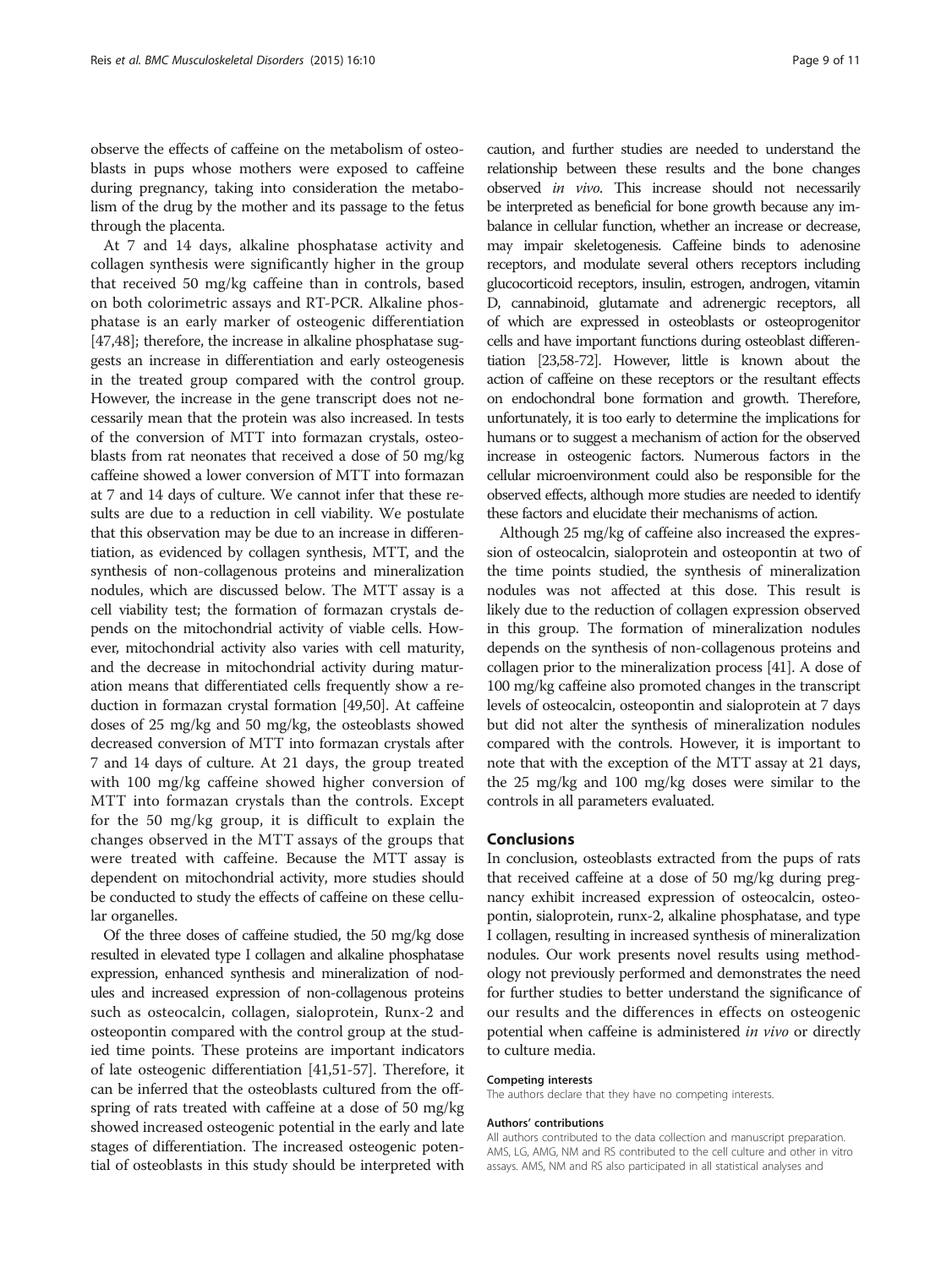<span id="page-9-0"></span>interpretation of the data. All authors approved the final version of the manuscript.

#### Acknowledgements

This work was supported by grants from the Fundação de Amparo à Pesquisa de Minas Gerais (Fapemig), the Conselho Nacional de Desenvolvimento Científico e Tecnológico (CNPq), the Coordenação de Aperfeiçoamento de Pessoal de Nível Superior (Capes) and Pró-reitoria de Pesquisa da Universidade Federal de Minas Ferais (PRPQ).

#### Author details

<sup>1</sup>Núcleo de Células Tronco e Terapia Celular Animal (NCT-TCA) da Escola de Veterinária da Universidade Federal de Minas Gerais, Av. Antônio Carlos 6627, Caixa Postal 567, campus Pampulha da UFMG, CEP 30123-970, Belo Horizonte, MG, Brazil. <sup>2</sup>Laboratório de Imunologia Celular e Biologia Molecular do Departamento de Bioquímica e Imunologia, Instituto de Ciências Biológicas, Universidade Federal de Minas Gerais, Avenida Presidente Antônio Carlos, 6627, CEP: 30.161-970, Belo Horizonte, Minas Gerais, Brazil.

#### Received: 7 August 2014 Accepted: 15 January 2015 Published online: 04 February 2015

#### References

- 1. Dews PB. Caffeine. Ann Nutr. 1982;2:323–41.
- 2. Smith A. Effects of caffeine on human behavior. Food Chem Toxicol. 2002;40:1243–55.
- 3. Nawrot P, Jordan S, Eastwood J, Rotstein J, Hugenholtz A, Feeley M. Effects of caffeine on human health. Food Addit Contam. 2003;20:1–30.
- 4. Fisone G, Borgkvist A, Usiello A. Caffeine as a psychomotor stimulant: mechanism of action. Cell Mol Life Sci. 2004;61:857–72.
- 5. Nakamoto T, Grant S, Yazdani M. The effects of maternal caffeine intake during pregnancy on mineral contents of fetal rat bone. Res Exp Med. 1989;189:275–80.
- 6. Narod SA, Santose S, Victora C. Coffee during pregnancy: a reproductive hazard? Am J Obstet Gynecol. 1991;164:1109–14.
- 7. Mandel HG. Update on caffeine consumption, disposition and action. Food Chem Toxicol. 2002;40:1231–4.
- 8. Souza RAG, Sichieri R. Consumo de cafeína e prematuridade. Rev Nutr. 2005;18:643–50.
- 9. Grosso LM, Triche E, Benowitz NL, Bracken MB. Prenatal caffeine assessment: fetal and maternal biomarkers or self reported intake? Ann Epidemiol. 2008;18:172–8.
- 10. Ostrea EM, Mantaring JB, Silvestre MA. Drugs that affect the fetus and newborn infant via the placenta or breast milk. Pediatr Clin N Am. 2004;51:539–79.
- 11. Berlin Jr CM, Denson HM, Daniel CH, Ward RM. Disposition of dietary caffeine in milk, saliva, and plasma of lactating women. Pediatrics. 1984;73:59–63.
- 12. Scott Jr WJ. Caffeine-induced limb malformations: description of malformations and quantitation of placental transfer. Teratology. 1983;28:427–35.
- 13. Collins TFX, Welsh JJ, Black TN, Collins EV. A study of the teratogenic potential of caffeine given by oral intubation to rats. Regul Toxicol Pharmacol. 1981;1:355–78.
- 14. Collins TF, Welsh JJ, Black TN, Ruggles DI. A study of the teratogenic potential of caffeine ingested in drinking-water. Food Chem Toxicol. 1983;21:763–77.
- 15. Reis AMS, Batista ACM, Ocarino NM, Serakides R. Effects of caffeine intake in mothers on maternal cortisol levels and offspring endochondral ossification. Actualizaciones En Osteología. 2014;10:20–36.
- 16. Christian MS, Brent RL. Teratogen update: evaluation of the reproductive and developmental risks of caffeine. Teratology. 2001;64:51–78.
- 17. Bakker R, Steegers EAP, Obradov A, Raat H, Hofman A, Jaddoe VWV. Maternal caffeine intake from coffee and tea, fetal growth, and the risks of adverse birth outcomes: the generation R study. Am J Clin Nutr. 2010;91:1691–8.
- 18. Liu SH, Chen C, Yang RS, Yen YP, Yang YT, Tsai C. Caffeine enhances osteoclast differentiation from bone marrow hematopoietic cells and reduces bone mineral density in growing rats. J Orthop Res. 2011;29:954–60.
- 19. Choi J, Choi SY, Lee SY, Lee JY, Kim HS, Lee SY, et al. Caffeine enhances osteoclast differentiation and maturation through p38 MAP kinase/Mitf and DC-STAMP/CtsK and TRAP pathway. Cell Signal. 2013;25:1222–7.
- 20. Tsuang JSS, Chen LT, Sun SCK, Chen SC. Direct effects of caffeine on osteoblastic cells metabolism: thepossible causal effect of caffeine on the formation of osteoporosis. J Orth Surg Res. 2006;1:1–10.
- 21. Tassinari MS, Gerstenfeld LC, Stein GS, Lian JB. Effect of caffeine on parameters of osteoblast growth and differentiation of a mineralized extracellular matrix in vitro. Bone Miner Res. 1991;6:1029–36.
- 22. Rapuri PB, Gallagher JC, Nawaz Z. Caffeine decreases vitamin D receptor protein expression and 1,25(OH)2D3 stimulated alkaline phosphatase activity in human osteoblast cells. J Steroid Biochem Mol Biol. 2007;103:368–71.
- 23. Lu PZ, Lai CY, Chan WH. Caffeine induces cell death via activation of apoptotic signal and inactivation of survival signal in human osteoblasts. Int J Mol Sci. 2008;9:698–718.
- 24. Su SJ, Chang KL, Su SH, Yeh YT, Shyu HW, Chen KM. Caffeine regulates osteogenic differentiation and mineralization of primary adipose-derived stem cells and a bone marrow stromal cell line. Int J Food Sci Nut. 2013;64:429–36.
- 25. Ducy P, Zhang R, Geoffroy V, Ridall AL, Karsenty G. Osf2/Cbfa1: A transcriptional activator of osteoblast differentiation. Cell. 1997;89:747–54.
- 26. Nefussi JR, Boy-Lefèvre ML, Boulekbache H, Forest N. Mineralization in vitro of matrix formed by osteoblasts isolated by collagenase digestion. Differentiation. 1985;29:160–8.
- 27. Kern B, Shen J, Starbuck M, Karsenty G. Cbfa1 contributes to the osteoblastspecific expression of type I collagen genes. J Biol Chem. 2001;276:7101–7.
- 28. Vaes BLT, Ducy P, Sijbers AM, Hendriks JM, van Someren EP, de Jong NG, et al. Microarray analysis on Runx −2 deficient mouse embryos reveals novel Runx-2 functions and target genes during intramembranous and endochondral bone formation. Bone. 2006;39:724–38.
- 29. Moioli EK, Hong L, Mao JJ. Inhibition of osteogenic differentiation of human mesenchymal stem cells. Wound Repair Regen. 2007;15:413–21.
- 30. Bruder SP, Jaiswal N, Ricalton NS. Mesenchymal stem cells in osteobiology and applied bone regeneration. Clin Orthop Relat Res. 1998;355S:S247–56.
- 31. Payushina OV, Domaratskaya EI, Starostin VI. Mesenchymal stem cells: sources, phenotype, and differentiation potential. Cell Biol. 2006;33:2–18.
- 32. Marcondes FK, Bianchi FJ, Tanno AP. Determination of the estrous cycle phases of rats: some helpful considerations. Braz J Biol. 2002;62:609–14.
- 33. Valério P, Pereira MM, Goes AM, Leite MF. The effect of ionic products from bioactive glass dissolution on osteoblast proliferation and collagen production. Biomaterials. 2004;25:2941–8.
- 34. Ocarino NM, Boeloni JN, Goes AM, Silva JF, Marubayashi U, Serakides R. Osteogenic differentiation of mesenchymal stem cells from osteopenic rats subjected to physical activity with and without nitric oxide synthase inhibition. Nitric Oxide. 2008;19:320–5.
- 35. Boeloni JN, Ocarino NM, Melo AB, Silva JF, Castanheira P, Goes AM, et al. Dose-dependent effects of triiodothyronine on osteogenic differentiation of rat bone marrow mesenchymal stem cells. Horm Res. 2009;71:88–97.
- 36. Ocarino NM, Boeloni JN, Jorgetti V, Gomes DA, Goes AM, Serakides R. Intra-bone marrow injection of mesenchymal stem cells improves the femur bone mass of osteoporotic female rats. Connect Tissue Res. 2010;51:426–33.
- 37. Sampaio IBM. Estatística aplicada à experimentação animal. Belo Horizonte: FEP/MVZ; 1998.
- 38. Kamagata-Kiyoura Y, Ohta M, Cheuk G, Yazdani M, Saltzman MJ, Nakamoto T. Combined effects of caffeine and prostaglandin E2 on the proliferation of osteoblast-like cells. J Periodontol. 1999;70:283–8.
- 39. Barone LM, Tassinari MS, Bortell R, Owen TA, Zerogian J, Gagne K, et al. Inhibition of induce endochondral bone development in caffeine-treated rats. J Cel Bioch. 1993;52:171–82.
- 40. Reis AMS. Efeitos in vivo e in vitro da cafeína sobre o tecido cartilaginoso de ratos em crescimento. Dissertação (Mestrado em Patologia Animal), Escola de Veterinária, Universidade Federal de Minas Gerais; 2012.
- 41. Nefussi JR, Brami G, Modrowski D, Oboeuf M, Forest N. Sequential expression of bone matrix proteins during rat calvaria osteoblast differentiation and bone nodule formation in vitro. J Histochem Cytochem. 1997;45:493–503.
- 42. Addison WN, McKee MD. ASARM mineralization hypothesis: a bridge to progress. J Bone Miner Res. 2010;25:1191–2.
- 43. Zhou Y, Guan XX, Zhu ZL, Guo J, Huang YC, Hou WW, et al. Caffeine inhibits the viability and osteogenic differentiation of rat bone marrow-derived mesenchymal stromal cells. J Pharmacol. 2010;161:1542–52.
- 44. Sauvageau G, Iscove NN, Humphries RK. In vitro and in vivo expansion of hematopoietic stem cells. Oncogene. 2004;23:7223–32.